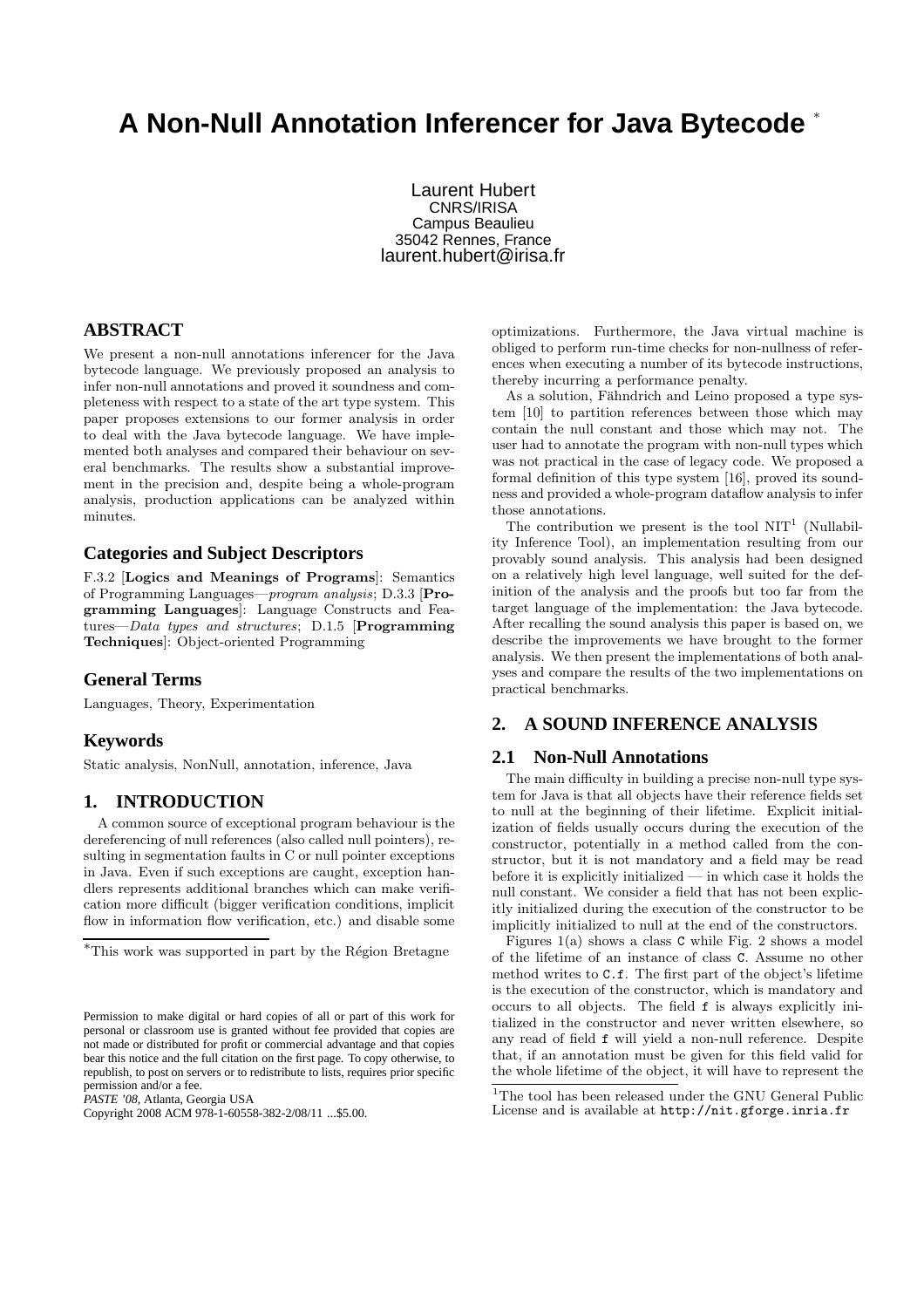

Figure 1: Motivating Examples



Figure 2: Lifetime of an Object

non-null reference put in the field by the constructor, but also the default null constant present at the beginning of the object's lifetime. Such an annotation is basically @Nullable where we would have clearly preferred a more precise information, such as @NonNull. The solution is to consider that annotations on fields are only valid after the end of the constructor, during the rest of the object's lifetime. The @Nullable annotations can now be replaced with @NonNull annotations.

Figure 1(b) shows the same class where @Nullable annotations have been replaced and a call to the method m has been added to the constructor. The method m simply reads and returns the value of f. Although this method is not a constructor, the object x may still be in its construction phase, i.e. the constructor of the object from which the field is read may not have been fully executed, and the value actually read may be null in contradiction with the field annotation. In fact, for each variable, we need to know whether the reference may point to an object that is still in its construction phase. We annotate with @Raw such variables. As the invariant described by the annotations is not yet established during the object initialization, reading a field of an object annotated as @Raw may return a null value (@Nullable) whatever is the annotation on the field. The example in Fig. 1(b) has been corrected in Fig. 1(c).

We refine those **CRaw** annotations by indicating the set of classes for which a constructor has been executed. Annotations concerning fields declared in those classes can be considered as already valid despite the fact the initialization of the object is not yet completely finished. The set of classes for which a constructor has been executed can be represented by a single class as the execution order of the constructors is constrained by the class hierarchy.

### **2.2 Sound Inference**

One of the key ideas behind non-null annotation inference is to track field initialization in constructors and methods called from constructors. At the end of constructors, all fields defined in the current class which might not have been explicitly initialized are annotated with @Nullable while all other fields are annotated with the value they have been initialized with.

|  | Variables                                                                                     | $x \in \mathbb{V}$ |  |
|--|-----------------------------------------------------------------------------------------------|--------------------|--|
|  | Fields                                                                                        | $\in$ F            |  |
|  | Class names                                                                                   | $C \in \mathbb{C}$ |  |
|  | Labels                                                                                        | $l \in \mathbb{N}$ |  |
|  | Method signatures $m \in \mathbb{M}$                                                          |                    |  |
|  | $E \quad ::= \quad x \mid E \cdot f$                                                          |                    |  |
|  | $I \ ::= x \leftarrow E \mid x.f \leftarrow E \mid x \leftarrow \textbf{new } C(E, \dots, E)$ |                    |  |
|  |                                                                                               |                    |  |

#### | if  $(\star)$  l |  $x.m(E, \ldots, E)$  | return

#### Figure 3: Grammar of the Idealized Language

In [16], we chose to formalize and prove our analysis on a language close to the bytecode but without an operand stack. This trade-off came from the fact that we planed an implementation at the bytecode level but removing the stack avoided to deal with alias information, which simplified the presentation and the proofs. Figure 3 shows the grammar of the idealized language.

To build our provably sound inference analysis we defined an abstract domain State<sup>‡</sup> and a constraint based specification of the analysis that constrain  $S^{\sharp} \in \text{State}^{\sharp}$  depending on a program P (denoted by  $S^{\sharp} \models P$ ). To prove the soundness of the analysis we completed several tasks.

- We defined concrete domains and a concrete semantics for the language.
- We explained *how to interpret* State<sup>#</sup> in terms of concrete values with the relation  $\sim \mathcal{C}$  State<sup>#</sup> × State.
- We defined the property safe( $\llbracket P \rrbracket$ ) which holds if all accessible states of the program  $P$  are safe (but  $\llbracket P \rrbracket$  is not computable in general).
- We defined the property safe<sup>#</sup>(S<sup>#</sup>) which holds if S<sup>#</sup> enforces safe( $\llbracket P \rrbracket$ ) (assuming  $S^{\sharp}$  admits the states of  $\llbracket P \rrbracket$  as conservative interpretation, *i.e.*  $\forall S \in \llbracket P \rrbracket$ .(S<sup>‡</sup> ∼ S)).
- Finally, we proved the soundness, *i.e.* we proved that if S<sup>♯</sup> is a solution of the constraint system for the program  $P(S^{\sharp} \models P)$  and if safe<sup> $\sharp$ </sup>( $S^{\sharp}$ ) holds, then safe( $\llbracket P \rrbracket$ ) holds.  $(safe^{\sharp}(S^{\sharp}) \wedge S^{\sharp} \models P \Rightarrow \text{safe}(\llbracket P \rrbracket))$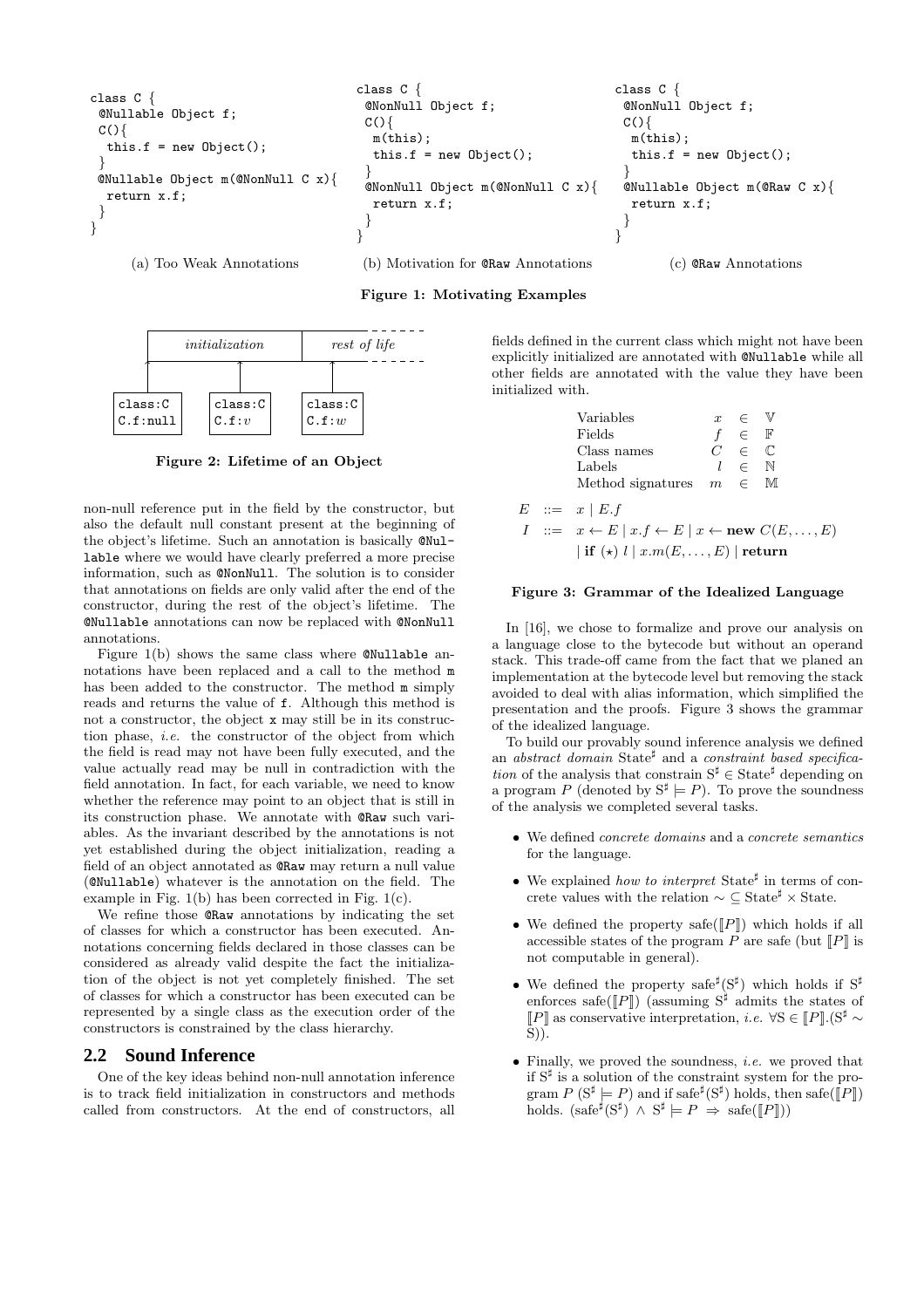$$
Val = Loc + {null}
$$
  
Object = F → Val × {def, under}  
LocalVar = V → Val + {⊥}  
Heap = Loc → Object × C × φ(C)  
State = (N × LocalVar ×Heap) + Ω

#### Figure 4: Concrete Domains

In the following, we will first give some details about the concrete and abstract domains and the relation between them. Then, we will show some examples of constraint rules of the analysis.

#### *2.2.1 Concrete and Abstract Domains*

The concrete domains are the domains manipulated by the operational semantics of the language. Their definitions in Fig. 4 are standard except for two particular additions. In order to reason about object and field initialization, we instrumented the semantics and the domains so 1) each field of each object has a flag which indicates if the field has been (explicitly or implicitly) initialized, and 2) the set of classes for which a constructor has been executed is attached to each object. This addition is used to prove the correctness of the refinement of the @Raw annotation.

Figure 5 presents the abstractions of the concrete domains. The Val<sup>‡</sup> domain represents the annotation described in Sect. 2.1: references are either abstracted with NonNull, Nullable or Raw. Figure 5 also gives the correctness relations for Val<sup>‡</sup>, which express how to interpret Val<sup>‡</sup> in terms of concrete values. The first rule defines Nullable as ⊤, i.e. Nullable abstracts any value. The second rule defines NonNull as an abstraction of references to objects that have all their fields initialized. The third rule defines Raw<sup>−</sup> as an abstraction of any non-null value. Finally, the forth rule defines  $\text{Raw}(A)$  as an abstraction of references to objects that have all their fields defined in A or super-classes of A initialized.

The Def<sup>‡</sup> domain is used by TVal<sup>‡</sup> to represent the initialization state of the fields of the current object (this in Java) that are defined in the current class. At the beginning of the object's lifetime, the abstraction of the current object  $T^{\sharp} \in TVal^{\sharp}$  associate to each field defined in the current class the abstract value UnDef. The abstraction then evolves as fields are initialized. The reason for limiting the information to fields defined in the current class (and not to all fields of instances of the current class) is to keep the checker modular and annotations easy to understand by a developer. The abstraction used for the heap does not differentiate objects and is flow-insensitive. This is quite standard and corresponds to the purpose of the analysis, *i.e.* giving one annotation for each field. As the annotations must be easy to read, they are context-insensitive, but, to achieve some precision, the analysis is inter-procedural and method signatures are inferred from the join of the calling contexts (as in 0-CFA [25]). A method signature includes the initialization state of the fields of the current object (this) and an abstract value for each parameter (args). A method signature also represents the result of the method, i.e. the fields that are initialized at the end of the method (post). The analysis has been designed without return values but

adding them is straightforward. Those domains are then combined to form the abstract state that correspond to all reachable state of the program. To be able to use strong updates  $[4]$ , *i.e.* to precisely analyse assignments, the abstractions of the local variables and the current object are flow-sensitive while, as discussed earlier, the abstraction of the heap is flow-insensitive.

#### *2.2.2 Constraint based data flow analysis*

The analysis computes  $S^{\sharp} \in \text{State}^{\sharp}$  such that  $S^{\sharp} \models P$ , *i.e.*  $S^{\sharp}$  over-approximates all reachable states of the program P. We have specified this property as a constraint based data flow analysis. Expressing the analysis in terms of constraints over lattices has the immediate advantage that inference can be obtained from standard iterative constraint solving techniques for static analyses.

To simplify the rules, we denote by  $M^{\sharp}, H^{\sharp}, T^{\sharp}, L^{\sharp}$  a value of State<sup>‡</sup>. The main rule of the analysis is Rule (1) given in Fig. 6. The first two constraints of this rule state that annotations on method arguments are contravariant, i.e. the lower in the hierarchy the less precise is the annotation. It is standard in object oriented languages as a virtual call to a method in a top-level class may dynamically be resolved to a call in one of its sub-classes. The third constraint is conversely implied by the covariance of the method postcondition (post). The next two constraints link the method signatures with the flow-sensitive information used by the intra-procedural part of the analysis. Finally, the last line constrains the state depending on all instructions of the program using a judgment of the form

$$
M^{\sharp}, H^{\sharp}, T^{\sharp}, L^{\sharp} \models (m, i) \; : \; instr
$$

for when the abstract state  $M^{\sharp}, H^{\sharp}, T^{\sharp}, L^{\sharp}$  is coherent with instruction *instr* at program point  $(m, i)$ . The two other rules are examples of such judgements. <sup>2</sup>

Rule (2) corresponds to the instruction that sets the field f of the object stored in the local variable  $x$  to the value of the expression e. The local variables are unchanged by such an instruction and the abstraction of the expression e is computed  $(\llbracket e \rrbracket^{\sharp})$  and added to the possible values of f. Then, depending on whether  $x$  is this or not, the flowsensitive information  $T^{\sharp}$  may be updated to reflect the fact that a field of the current object has been initialized.

The judgment for the return instruction is given in Rule (3). If the instruction is found in a constructor then the abstraction of the null constant (Nullable) is added to all fields that are not labeled as initialized at the end of the constructor.

## **3. TOWARDS A JVML ANALYSIS**

In [16], we presented a first prototype of the analysis and some features that were mandatory to target the Java bytecode language (JVML). The prototype already had a simple must-alias analysis to track the references to this in the stack and some other conservative features. This section proposes three modifications of the analysis on the JVML.

The JVML is a stack language and includes some instructions to test variables for the null constant, such as ifnull n which pops the top of the stack and jumps n bytes of instructions if the popped reference is null. From such an instruction, the analysis infers that, when the test fails, the popped value is non-null but this information is useless to

<sup>&</sup>lt;sup>2</sup>The complete judgment set can be found in  $[16]$ .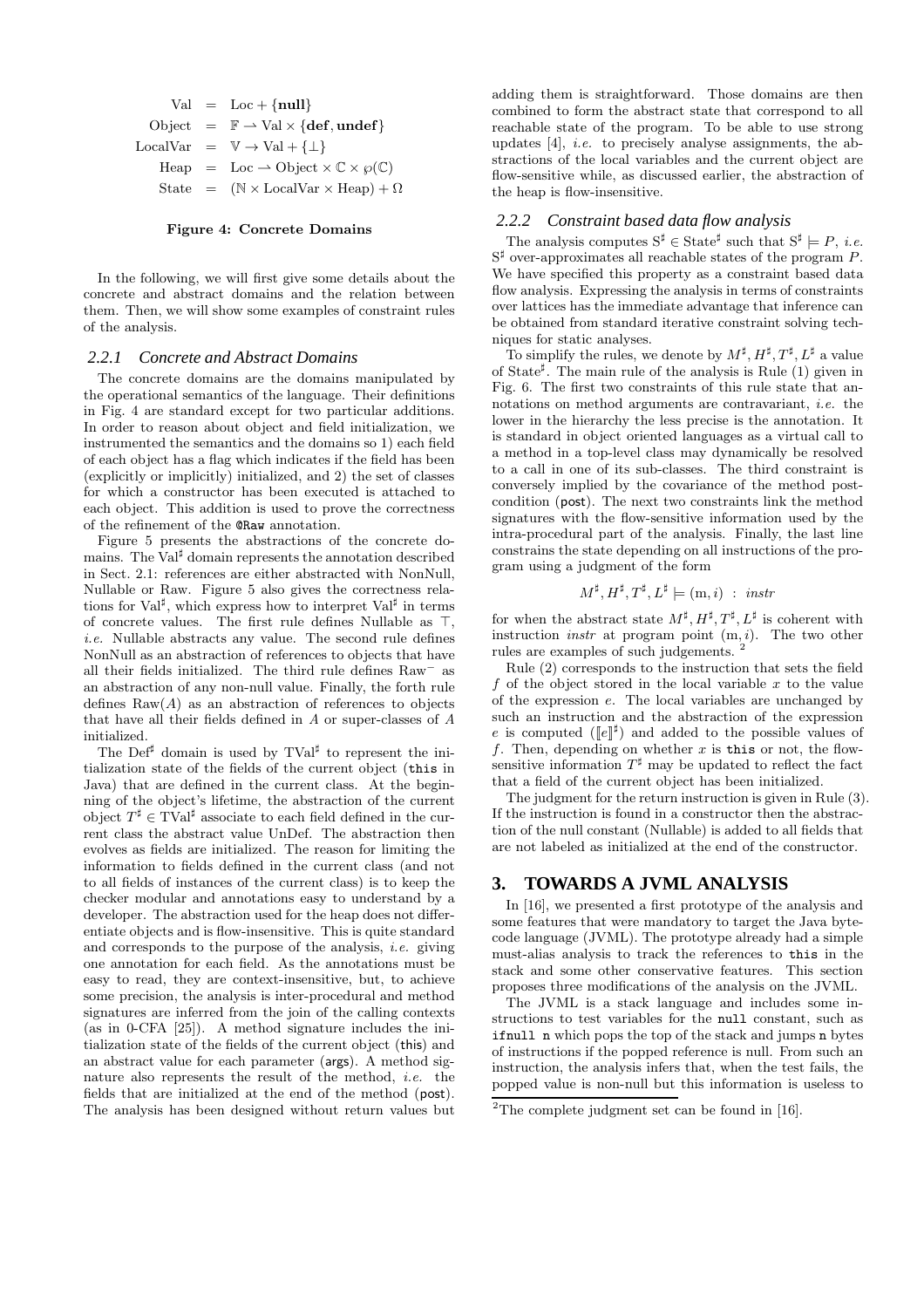$$
\begin{array}{ll}\n\mathrm{Val}^{\sharp} = \{\mathrm{Raw}^{-}, \mathrm{NonNull}, \mathrm{Nullable}\} & v \in \mathrm{Val} \\
& \cup \{\mathrm{Raw}(Y) \mid Y \in \mathrm{Class}\} & \mathrm{Nullable} \sim_h v \\
& \mathrm{Def}^{\sharp} = \{\mathrm{Def}, \mathrm{UnDef}\} & v \in \mathrm{dom}(h) \quad \forall f \in \mathrm{dom}(h(v)), \mathrm{ISDef}(h(v)(f)) \\
& \mathrm{HeadVar}^{\sharp} = \mathbb{F} \rightarrow \mathrm{Val}^{\sharp} \\
& \mathrm{LocalVar}^{\sharp} = \mathbb{W} \rightarrow \mathrm{Val}^{\sharp} \\
& \mathrm{Method}^{\sharp} = \mathbb{M} \rightarrow \{\text{this} \in \mathrm{TVal}^{\sharp}; \mathsf{args} \in (\mathrm{Val}^{\sharp})^{*}; \mathsf{post} \in \mathrm{TVal}^{\sharp}\} & v \in \mathrm{dom}(h) \quad \forall f \in \mathrm{UnNull} \sim_h v \\
& \mathrm{State}^{\sharp} = \mathrm{Method}^{\sharp} \times \mathrm{Heap}^{\sharp} \times (\mathbb{M} \times \mathbb{N} \rightarrow \mathrm{TVal}^{\sharp}) & v \in \mathrm{dom}(h) \quad \forall f \in \bigcup_{A \preceq C} \mathrm{fields}(C), \mathrm{ISDef}(h(v)(f)) \\
& \times (\mathbb{M} \times \mathbb{N} \rightarrow \mathrm{LocalVar}^{\sharp}) & \mathrm{Row}(A) \sim_h v \\
& \end{array}
$$

#### Figure 5: Abstract Domains and Selected Correctness Relations

$$
\forall m, m', \text{overrides}(m', m) \Rightarrow M^{\sharp}(m)[\text{args}] \subseteq M^{\sharp}(m')[\text{args}]
$$
\n
$$
\forall m, m', \text{overrides}(m', m) \Rightarrow \top_{\text{class}(m')} \subseteq M^{\sharp}(m')[\text{this}]
$$
\n
$$
\forall m, m', \text{overrides}(m', m) \Rightarrow \top_{\text{class}(m)} \subseteq M^{\sharp}(m)[\text{post}]
$$
\n
$$
\forall m, M^{\sharp}(m)[\text{this}] \subseteq T^{\sharp}(m, 0) \qquad \forall m, M^{\sharp}(m)[\text{args}] \subseteq L^{\sharp}(m, 0)
$$
\n
$$
\top_{\text{class}(main)} \subseteq T^{\sharp}(\text{main}, 0) \qquad \text{Raw} \subseteq L^{\sharp}(\text{main}, 0)(\text{this})
$$
\n
$$
\forall m, \forall i, M^{\sharp}, H^{\sharp}, T^{\sharp}, L^{\sharp} \models (m, i) : P_m[i]
$$
\n
$$
M^{\sharp}, H^{\sharp}, T^{\sharp}, L^{\sharp} \models P
$$
\n
$$
\text{if } x = \text{this } \land f \in \text{fields}(\text{class}(m)) \text{ then } T^{\sharp}(m, i)[f \mapsto \text{Def}] \text{ else } T^{\sharp}(m, i) \subseteq T^{\sharp}(m, i + 1)
$$
\n
$$
L^{\sharp}(m, i) \subseteq L^{\sharp}(m, i + 1) \qquad \text{[[e]]}^{\sharp} \subseteq H^{\sharp}(f)
$$
\n
$$
M^{\sharp}, H^{\sharp}, T^{\sharp}, L^{\sharp} \models (m, i) : x.f \leftarrow e
$$
\n
$$
T^{\sharp}(m, i) \subseteq M^{\sharp}(m)[\text{post}]
$$
\n
$$
\text{name}(m) = \text{init} \Rightarrow \forall f \in \text{fields}(\text{class}(m)).(T^{\sharp}(m, i)(f) = \text{UnDef} \Rightarrow \text{Nullable} \subseteq H^{\sharp}(f))
$$
\n
$$
M^{\sharp}, H^{\sharp}, T^{\sharp}, L^{\sharp} \models (m, i) : \text{return}
$$
\n(3)

#### Figure 6: Some Constraint Based Rules

| load x   | $x \mapsto$ Nullable | spite they may never contain any raw value. To solve this,    |
|----------|----------------------|---------------------------------------------------------------|
| ifnull n | $x \mapsto$ NonNull  | we add Nullable Init, a new abstract value that abstract val- |
| load x   | $x \mapsto$ Non Null | ues that may not point to raw objects. We have                |
|          | $\cdots$             |                                                               |

#### Figure 7: Recovering Information from Tests

the analysis as this value cannot be reread. For the information to be exploitable, the analysis must know to which local variable the popped value was equal to. To infer equalities between stack and local variables we have implemented a must-alias analysis. For example, in Fig. 7, assuming x is annotated as @Nullable at the beginning, this allows to infer that the second load loads a non-null (@Raw) value.

Assume we have two functions  $\alpha \in 2^{\text{Val}} \to \text{Val}^{\sharp}$  and  $\gamma \in Val^{\sharp} \to 2^{\text{Val}}$  which computes the abstraction of a set of concrete values and the concretization of an abstract value, respectively. In Fig. 7, assume that x is either non-null and fully initialized or null at the beginning of the example. The analysis abstracts such a value by

$$
NonNull \sqcup \alpha(\{null\}) = Nullable.
$$

The test allows to recover some information but, as Nullable also abstract raw references, the most that can be recovered is

$$
\alpha(\gamma(\text{Nullable}) \setminus \{\text{null}\}) = \text{Raw}^{-}.
$$

Such configurations often occur in real programs as implicitly initialized fields are always annotated with Nullable, dewe add NullableInit, a new abstract value that abstract val-

 $NonNull \sqsubset NullableInit \sqsubset Nullable$  $\alpha(\gamma(\text{NullableInit}) \setminus \{\text{null}\}) = \text{NonNull}.$ 

It allows to annotate more references as @NonNull and therefore to gain in precision as field annotations can then be trusted. It also allows a more direct gain in precision. A variable annotated as @NullableInit may not point to an object that is not fully initialized, so field annotations can also be trusted when reading fields of variables annotated with @NullableInit.

The JVML includes the instanceof C instruction which pushes 1 on the stack if the top of the stack is non-null and is an instance of the class C, otherwise it pushes 0. A conditional jump generally occurs few instructions after. Recovering information from such an instruction is not trivial: both the instanceof instruction and the jump are needed, they may be separated by some other instructions, and they interact in the concrete semantics through integer values. To be able to use this information, we have defined another analysis which computes an abstraction of the stack such that, for each stack variable, it contains an under-approximation of the set of local variable that must be non-null if the corresponding stack variable is equal to 1.

Finally, when a possibly null value is dereferenced, if the control flow reaches the next instruction it means that, at this point, the reference is non-null. Therefore, it is pos-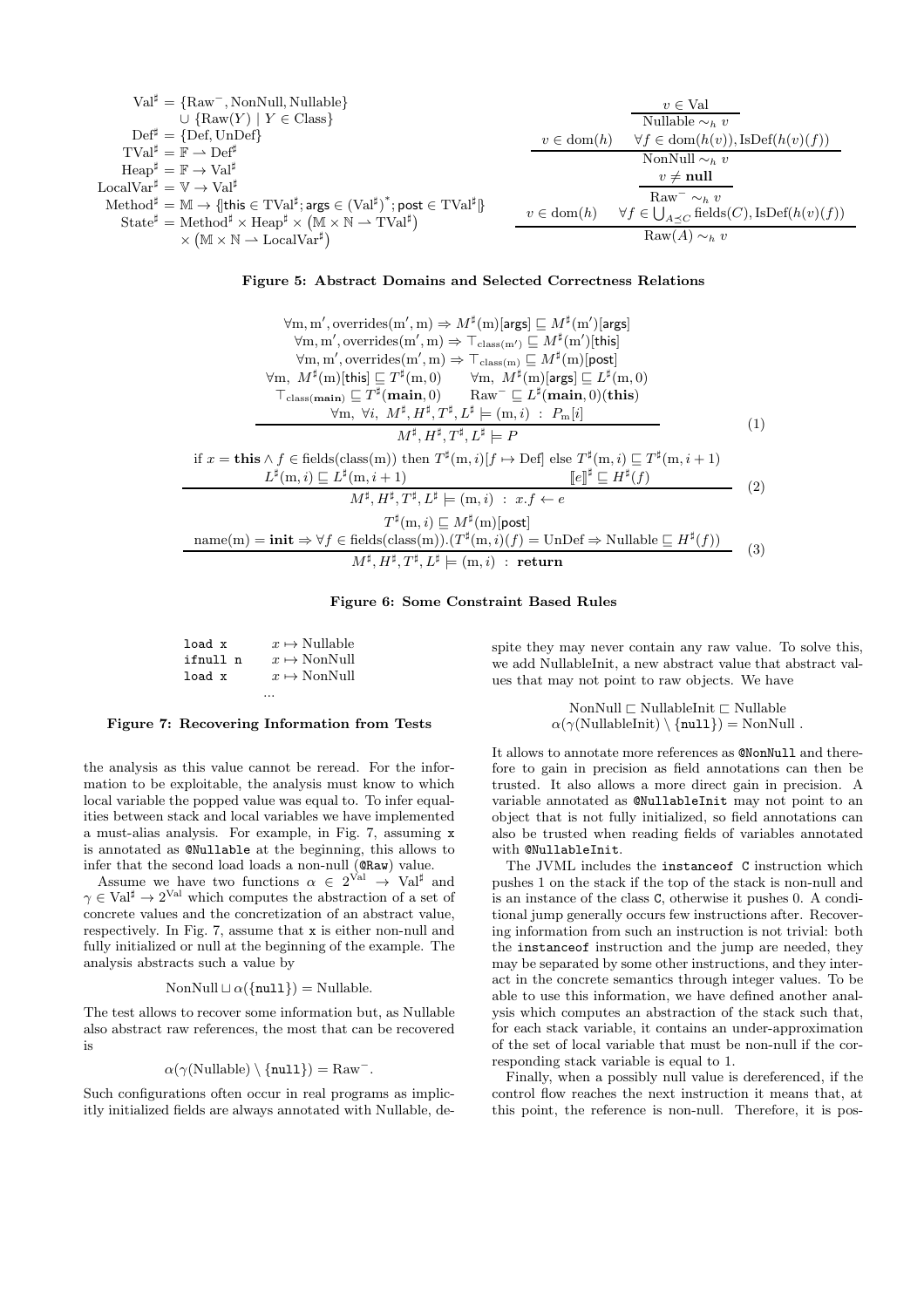|                |              |      | Fields          |       | Parameters      |       | Return          |       | Total           |
|----------------|--------------|------|-----------------|-------|-----------------|-------|-----------------|-------|-----------------|
| Project        | Version      | #    | Non-null $(\%)$ | #     | Non-null $(\%)$ | #     | Non-null $(\%)$ | #     | Non-null $(\%)$ |
| <b>Jess</b>    | <b>BASIC</b> | 319  | 48.6            | 1663  | 29.2            | 789   | 44.7            | 2771  | 35.8            |
|                | OPT          | 319  | 55.8            | 1660  | 50.1            | 788   | 51.1            | 2767  | 51.0            |
| Soot           | BASIC        | 3457 | 54.2            | 9793  | 44.5            | 4177  | 57.3            | 17427 | 49.5            |
|                | OPT          | 3456 | 58.0            | 9793  | 54.5            | 4177  | 63.4            | 17426 | 57.3            |
| ESC/Java       | BASIC        | 746  | 49.5            | 3075  | 28.0            | 1155  | 50.6            | 4976  | 36.5            |
|                | OPT          | 744  | 52.6            | 3067  | 42.6            | 1152  | 58.6            | 4963  | 47.8            |
| Julia          | BASIC        | 396  | 39.4            | 1481  | 36.1            | 842   | 52.1            | 2719  | 41.5            |
|                | OPT          | 396  | 47.2            | 1481  | 48.3            | 842   | 63.4            | 2719  | 52.8            |
| <b>JDTCore</b> | BASIC        | 1018 | 45.0            | 3526  | 24.7            | 916   | 38.9            | 5460  | 30.9            |
|                | OPT          | 1018 | 47.0            | 3525  | 42.1            | 916   | 46.9            | 5459  | 43.8            |
| JavaCC         | BASIC        | 116  | 50.0            | 292   | 33.2            | 85    | 77.6            | 493   | 44.8            |
|                | OPT          | 116  | 50.9            | 292   | 43.5            | 85    | 82.4            | 493   | 51.9            |
| Others         | <b>BASIC</b> | 783  | 50.2            | 2244  | 43.5            | 717   | 43.2            | 3744  | 44.8            |
|                | OPT          | 783  | 56.1            | 2244  | 56.0            | 717   | 50.6            | 3744  | 55.0            |
| Total          | BASIC        | 8062 | 48.9            | 26662 | 36.3            | 10592 | 48.8            | 45316 | 41.5            |
|                | OPT          | 8059 | 52.7            | 26650 | 48.7            | 10588 | 55.1            | 45297 | 50.9            |

Table 1: Annotation Results

sible to refine all instructions that dereference variables so those variables are inferred as non-null on outgoing nonexceptional edges of the control flow graph.

## **4. IMPLEMENTATION**

The global inferencer is a whole program analysis composed of three analysis: the alias analysis, the analysis of instanceof instructions and the main non-null analysis described in this paper. The non-null analysis uses the results of both the alias and the instanceof analyses and the instanceof analysis uses the results of the alias analysis. Those communications between the analyses impose the simple scheduling of running first the alias analysis, then the instanceof analysis and in the end the non-null analysis. The three analyses have been implemented in a similar standard fashion. First we iterate over all instructions of the program to build transfer functions that take as argument a part of the abstract state and that return the parts of the abstract states that have been modified by the instructions. We store the functions in a hash-map with their dependencies as keys and we apply a work list algorithm to compute the fixpoint. The result of each analysis is the fixpoint computed.

The global result contains, for each program point, three abstractions, one of which, the non-null abstraction, containing already a lot of information. Such an analysis cannot be implemented without taking care of memory consumption. We have done the implementation in OCaml [21] so we have been able to use JavaLib  $[2]$  – a .class file parser we maintain. We have put a lot of coding effort in reducing the memory consumption. We have implemented LocalVar<sup>‡</sup>, TVal<sup>‡</sup> and Heap<sup>‡</sup> as balanced binary trees, which, as well as being efficient, have easily allowed us not to store bottom values (NonNull and Def). This is specially important as non-reference type are coded as bottom and most variables are non-null. We use sharing extensively and functional programming has greatly helped us herein. E.g. the stack is implemented as a list and, between two instructions, the part of the stack that is unchanged by the instruction is shared in memory and, to some extent, the same applies to maps. Using sharing has also improved efficiency as it has then been possible to use physical equality tests instead of structural equality tests in some places. The result of the

alias and instanceof analysis are compacted to remove the information for the instructions we know the results will not be used. E.g. for the result of the instanceof analysis, only the abstractions of stacks at conditional jumps (∼ 5% of the instructions) are kept.

## **5. EMPIRICAL RESULTS**

The benchmarks includes production applications such as Soot 2.2.4 [29], the JDT Core Compiler of Eclipse 3.3.3 [7], Julia 1.4 [19], ESC/Java 2.0b4 [6] and Jess 7.1p1 [18]. It also includes some other smaller applications such as JavaCC [17], Jasmin [23], TightVNC Viewer [28] and the 10 programs constituting the SPEC JVM98 benchmarks [26]. The implementation used for those benchmarks is NIT 0.4, coded in OCaml 3.10.2 [21], and uses the JavaLib 1.7 [2] library. We performed the whole-program analysis with the Java Runtime Environment of GNU gcj 3.4.6 [13] on a MacBook Pro with a 2.4 GHz Intel Core 2 Duo processor with 4 GB of RAM.

In our implementation, we have added switches to enable the modifications we have proposed in this article that may interact with the precision. The results obtained with all the modifications enabled are labeled as OPT and the version without modifications *BASIC*. Table 1 gives the number of annotations and the percentage of those which are non-null (@Raw or @NonNull) for field annotations, method parameters (except this) and method results. Notice the two inferencers do not give the same number of annotations: the more precise the analysis is the more dead code is removed. The improvement between the two analyses is substantial: while *BASIC* inferred 41.5% of non-null annotations, *OPT* inferred 50.9% of non-null annotations, *i.e.* the improvement brought by OPT over BASIC represents more than 9 points. Chalin and James experimentally confirmed [3] that at least two thirds of annotations in Java programs in general are supposed to be non-null. With regard to their experiment, 50.9% is already a significant fraction.

The purpose of annotations is to reduce the number of potential exceptions, so we instrumented our inferencer to count the number of dereferences that were proved safe with the inferred annotations. Table 2 shows the percentage of safe dereferences over the total number of dereferences for field reads, field writes, method calls and array operations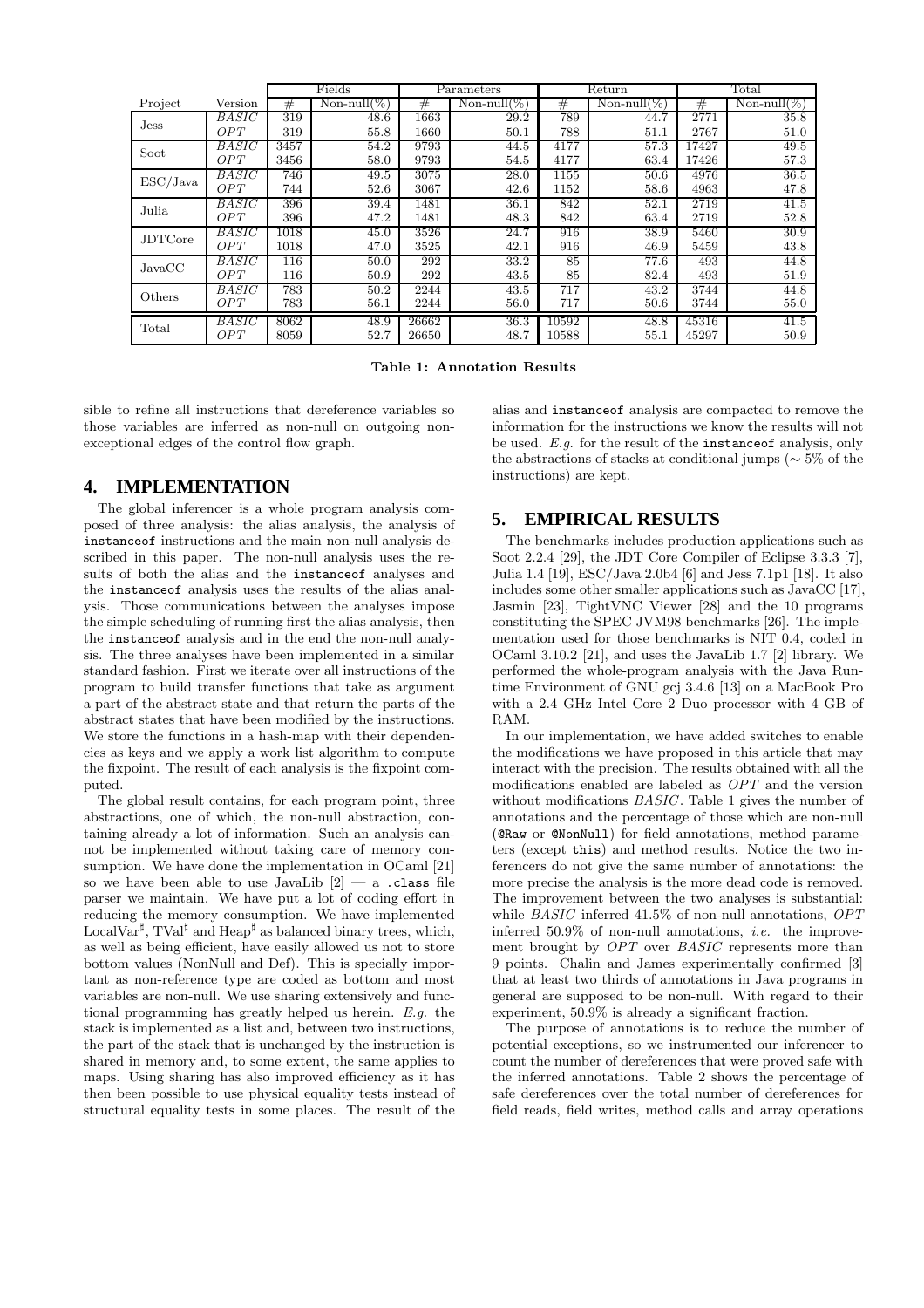|                |              |        | Field Read | Field    | Write         |        | Method Call |       | Array Operations |        | Total     |
|----------------|--------------|--------|------------|----------|---------------|--------|-------------|-------|------------------|--------|-----------|
| Project        | Version      | #      | Safe(<br>% | #        | Safe(<br>$\%$ | #      | $Safe(\%$   | #     | $Safe(\%)$       | #      | $Safe(\%$ |
| <b>Jess</b>    | <i>BASIC</i> | 2725   | 85.4       | 919      | 97.7          | 10358  | 63.0        | 729   | 73.9             | 14731  | 69.8      |
|                | OPT          | 2721   | 97.4       | 917      | 98.0          | 10330  | 76.7        | 727   | 83.2             | 14695  | 82.2      |
| Soot           | BASIC        | 25323  | 76.5       | 7038     | 92.7          | 89161  | 73.4        | 3092  | 57.3             | 124614 | 74.7      |
|                | OPT          | 25319  | 80.7       | 7037     | 95.0          | 89138  | 82.2        | 3092  | 69.8             | 124586 | 82.3      |
| <b>JDTCore</b> | BASIC        | 29200  | 75.2       | 7569     | 85.8          | 25205  | 50.2        | 10769 | 21.6             | 72743  | 59.7      |
|                | OPT          | 29196  | 88.3       | 7568     | 92.3          | 25197  | 72.6        | 10765 | 45.9             | 72726  | 77.0      |
| JavaCC         | BASIC        | 5733   | 81.7       | 1096     | 92.7          | 11772  | 66.0        | 2129  | 50.4             | 20730  | 70.2      |
|                | OPT          | 5733   | 92.6       | 1096     | 95.8          | 11772  | 71.8        | 2129  | 65.9             | 20730  | 78.2      |
| ESC/Java       | <b>BASIC</b> | 10799  | 50.3       | 2570     | 90.9          | 19129  | 67.0        | 1441  | 54.3             | 33939  | 63.0      |
|                | OPT          | 10787  | 90.3       | 2568     | 98.4          | 19077  | 78.9        | 1441  | 79.9             | 33873  | 84.1      |
| Julia          | BASIC        | 4474   | 75.6       | $1065\,$ | 90.0          | 15836  | 72.2        | 987   | 39.9             | 22362  | 72.3      |
|                | OPT          | 4474   | 82.9       | 1065     | 95.0          | 15835  | 85.2        | 987   | 55.0             | 22361  | 83.9      |
| Others         | <i>BASIC</i> | 12341  | 72.8       | 3295     | 90.5          | 19189  | 66.4        | 3182  | 32.2             | 38007  | 67.7      |
|                | OPT          | 12341  | 79.3       | 3295     | 93.4          | 19182  | 76.4        | 3182  | 62.7             | 38000  | 77.7      |
|                | <b>BASIC</b> | 104496 | 76.2       | 26882    | 91.1          | 230574 | 67.5        | 25864 | 34.9             | 387816 | 69.3      |
| Total          | OPT          | 104468 | 87.2       | 26874    | 95.0          | 230447 | 78.3        | 25858 | 56.5             | 387647 | 80.4      |

Table 2: Dereferencing Results

|                           |     | Space(MB) | Time(s) |  |  |
|---------------------------|-----|-----------|---------|--|--|
| $\overline{\text{J}}$ ess |     | 887       | 144     |  |  |
| Soot                      |     | 634       | 122     |  |  |
| ESC/Java                  |     | 421       | 51      |  |  |
| Julia                     |     | 363       | 44      |  |  |
| <b>JDTCore</b>            |     | 331       | 36      |  |  |
| JavaCC                    |     | 310       | 34      |  |  |
| Others                    | sum | 1642      | 159     |  |  |
|                           | max | 253       | 30      |  |  |

Table 3: Time and Space Consumption

(load, store and length). Note how BASIC implementation was able to prove 2/3 of dereferences safe and how OPT reduced the number of unsafe dereferences by a 1/3, globally proving more than 80% of dereferences in the studied benchmarks safe.

Finally, Tab. 3 gives the memory and time consumption for the most expensive benchmarks and the sum and the maximum memory and time consumption for the other benchmarks for the OPT inferencer. Assuming enough processors and memory, the analyses can be run in parallel so the resources needed correspond to the sum of the memory consumption but the maximum of time consumption, while if the analyses are run sequentially, the resources needed are the maximum memory consumption but the sum of time consumption. The worst case is the analysis of Jess (804,111 bytecode instructions including libraries and excluding dead code), which needs 887 MB and 144 s. Our results indicate that the implementation scales.

## **6. RELATED WORK**

Fähndrich and Leino proposed the non-null type system [10] on which this analysis is transitively based. Papi et al. propose a framework [24] for Java source code annotations and, as an example, provide a checker for non-null annotations based on [10]. Ekman et al. propose an plug-in [9] for JastAdd [8] to infer and check the same non-null annotations. As their work predates the improvements we proposed in [16] and as we further improved the analysis in this paper, our analysis is strictly more precise. Fähndrich and Xia [11] propose another analysis to deal with object initialization which can deal with circular data structure but the gener-

ality of their framework prevents the analysis from being as precise as our on examples without circular data structures. Furthermore, their analysis can only infer a part of the annotations needed.

To infer type annotations, Houdini [12] generates a set of possible annotations (non-null annotations among others) for a given program and uses ESC/Java [20] to refute false assumptions. CANAPA [5] lowers the burden of annotating a program by propagating some non-null annotations. It also relies on ESC/Java to infer where annotations are needed. Those two annotation assistants have a simplified handling of objects under construction and rely on ESC/- Java [20], which is neither sound nor complete. Some other work has focused on local type inference, *i.e.* inferring nullness properties for small blocks of code like methods. One example hereof is the work of Male et al. [22]. Spoto very recently proposed another nullness inference analysis [27] with a different domain that expresses logical relations between nullness of variables. He compared his implementation with an old version of our tool NIT which did not include improvements on precision and performance we made. We herein included in the benchmarks some of the programs used in [27] and we can notice that, despite the context sensitivity of the analysis in [27], both analyses have very close practical results.

FindBugs [15, 14] and Jlint [1] use static analyses to find null pointer bugs. To keep the false positive and false negative rates low they are neither sound nor complete.

## **7. CONCLUSION**

We have proposed an improved version of our provably sound inference analysis along with an efficient implementation of both analyses. Despite being a whole-program analysis, it is possible to infer annotations for production programs within minutes. The precision of the analysis is not yet sufficient to certify existing code without handwork afterwards, but it is still of interest for code documentation, for reverse engineering and for improving the precision of control flow graphs, which is useful to native code compilers and other program verifications and static analyses.

While we still plan to further improve the inference analysis, we believe the need for a certified checker at the bytecode level is bigger than ever and hence this is in our priorities.